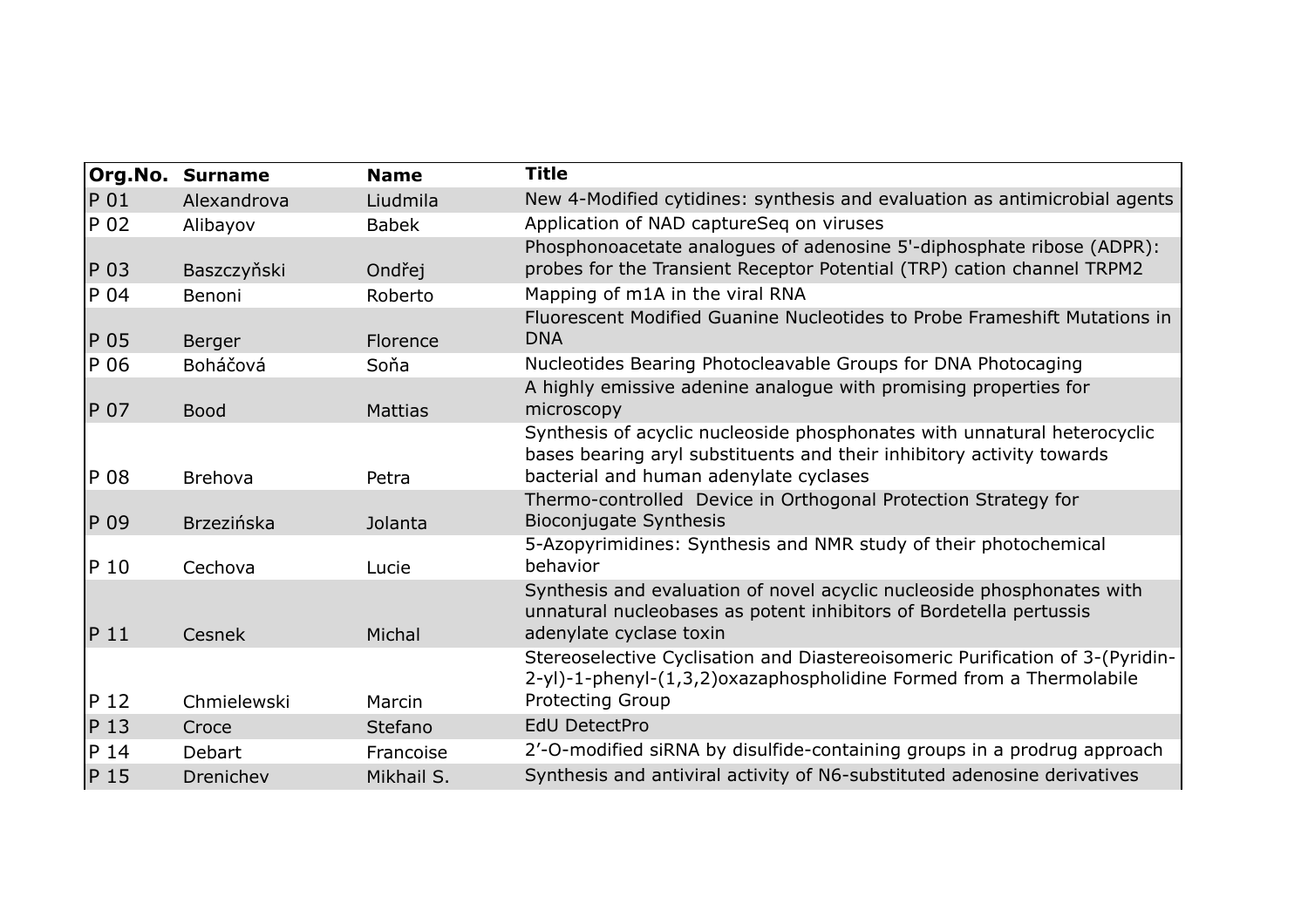| $P_16$          | Ebenryter-Olbinska        | Katarzyna     | Synthesis and physicochemical characterization of antisense<br>oligonucleotides modified with boron clusters                                                                |
|-----------------|---------------------------|---------------|-----------------------------------------------------------------------------------------------------------------------------------------------------------------------------|
| P 17            | Ermert                    | Susanne       | Development of ATP-based Signaling Molecules                                                                                                                                |
| P 18            | Esposito                  | Anna          | Synthesis and Biological Evaluation of D- and L- Cyclohexenyl Nucleosides                                                                                                   |
| P <sub>19</sub> | Evéquoz                   | Damien        | Exploring the backbone topology of DNA: the 7',5'-bicyclo-DNA system                                                                                                        |
| P 20            | Fantoni                   | <b>Nicolo</b> | Artificial Metallo-Nucleases for Gene Editing                                                                                                                               |
| P 21            | Fignole                   | Klavdja       | Synthesis and biophysical properties of C(6')-modified tricyclo-DNA analogs<br>Utilization of Catalytic Hydrogen Evolution in Electrochemical Analysis of                   |
| P 22            | Fojta                     | Miroslav      | <b>Modified Nucleic Acids</b>                                                                                                                                               |
| P <sub>23</sub> | Frei                      | Sibylle       | Synthesis and Properties of Novel Fluorinated Bicyclic Nucleosides and<br>Oligonucleotides                                                                                  |
| P 24            | Gadakh                    | <b>Bharat</b> | Pharmacophoric importance of the adenine base in aminoacyl-sulfamoyl<br>analogues (aaSAs)                                                                                   |
| P 25            | Gasser                    | Catherina     | Syntheses of S-adenosylmethionine (SAM) analogues - Towards alternative<br>ligands for SAM riboswitches                                                                     |
| P 26            | Gołębiewska               | Justyna       | A new, efficient entry for the preparation of nucleoside 5'-<br>phosphoramidates - as new substrates for the synthesis of biologically<br>active nucleoside 5'-diphosphates |
| P 27            | Güixens-Gallardo          | Pedro         | Synthesis of new fluorescent nucleosides through the Knoevenagel<br>condensation and related reactions.                                                                     |
| P 28            | Hagiwara                  | Kenta         | Reusable Enzymatic Production System for Artificial Nucleic Acids                                                                                                           |
| P 29            | Höbartner                 | Claudia       | Fluorescence activating RNA aptamers                                                                                                                                        |
| P 30            | Hockova                   | Dana          | Acyclic nucleoside phosphonates: Inhibition and structural investigations of<br>Trypanosoma brucei 6-oxopurine phosphoribosyltranferases                                    |
| $P_31$          | <b>Hudeček</b>            | Oldřich       | Development of capturing technique for 5'-diphosphate RNA                                                                                                                   |
| P 32            | Jankowska-Anyszka Marzena |               | Synthesis and potential application of new double-functionalized<br>dinucleotide mRNA cap analogues                                                                         |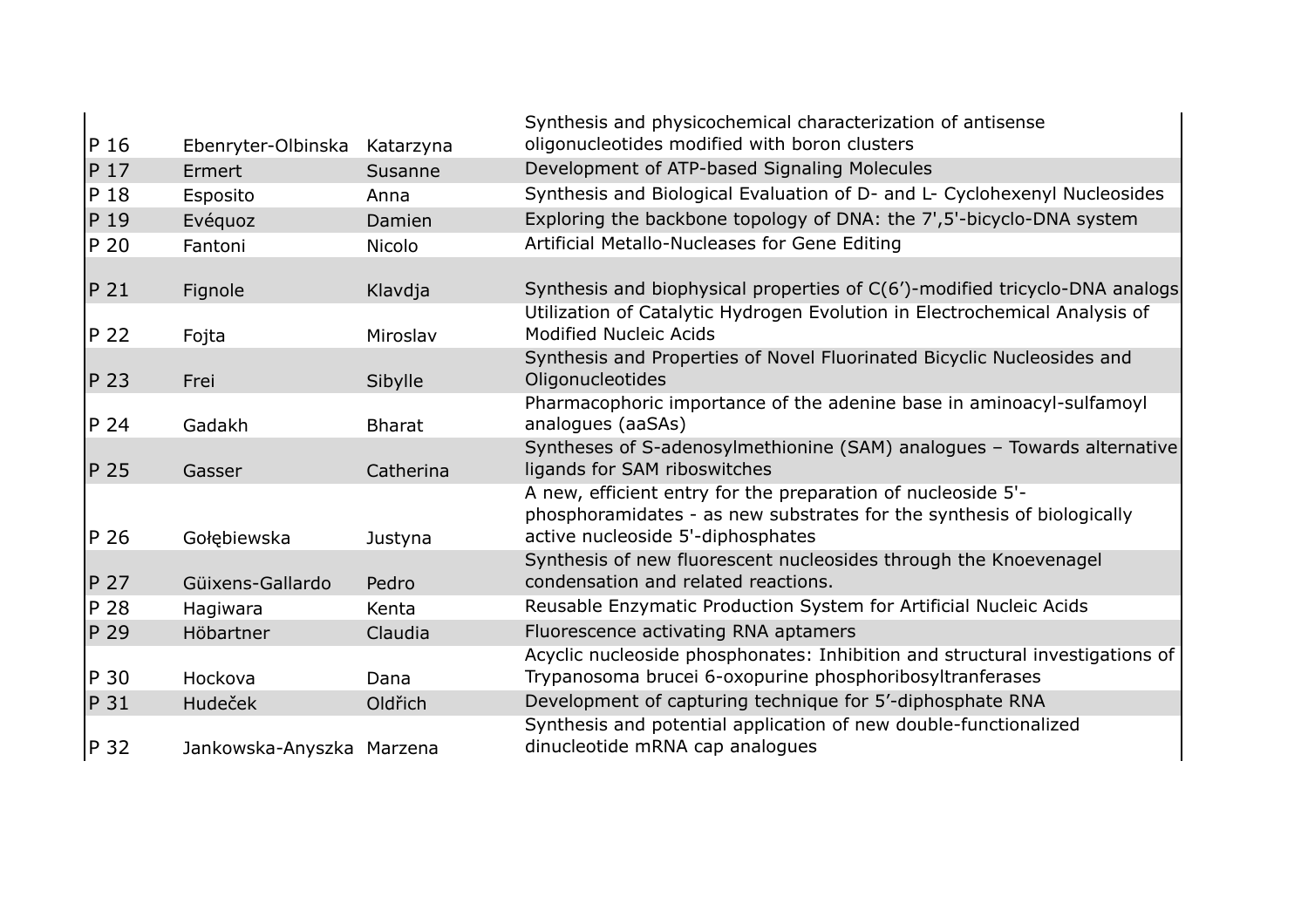|                 |                  |              | P-stereodefined homopurine chimeric [All-RP-PS]-DNA#LNA oligomers<br>recruit Hoogsteen-paired DNA templates to form thermally stable parallel                                                        |
|-----------------|------------------|--------------|------------------------------------------------------------------------------------------------------------------------------------------------------------------------------------------------------|
| $P_3$           | Jastrzebska      | Katarzyna    | complexes                                                                                                                                                                                            |
| P 34            | <b>Jemielity</b> | <b>Jacek</b> | 5' mRNA Cap Analogs for Efficient Translation and Specific Labeling of<br>mRNA in Living Cells                                                                                                       |
| P 35            | Kaiser           |              | Acyclic nucleoside phosphonates with (S)- and (R)-HPEP moiety as<br>Martin Maxmilian monomers for the synthesis of modified oligonucleotides                                                         |
| P 36            | Kaniowski        | Damian       | Anti-EGFR silencing activity of antisense oligonucleotides labeled with<br>boron clusters                                                                                                            |
| P 37            | Khandazhinskaya  | Anastasia    | Novel 5'-Norcarbocyclic Nucleoside Analogues As Antibacterial Agents                                                                                                                                 |
| P 38            | Kirillova        | Yuliya       | Synthesis of polyanionic ?-PNAs derived from L-Glu                                                                                                                                                   |
| P 39            | Klejch           | Tomáš        | Acyclic nucleoside phosphonates bearing Favipiravir as a nucleobase:<br>Potential inhibitors of hypoxanthine-quanine phosphoribosyltransferase                                                       |
| P 40            | Koćmik           | Ilona        | Synthesis and biological evaluation of dinucleotide analogues of 5' end of<br>the mRNA modified at the N2 and C2' (C3') positions of 7-methylguanosine                                               |
| P 41            | Kočišek          | Jaroslav     | DNA Binding Radiosensitizers and Low Energy Electrons                                                                                                                                                |
| $P_42$          | Kropp            | Heike        | Unraveling the interactions between a modified primer and KlenTag DNA<br>polymerase - on a structural level                                                                                          |
| $P$ 43          | Kryńska          | Paulina      | Reversible functionalization of sulfur containing guanosine derivatives                                                                                                                              |
| $P$ 44          | Lange            | Sandra       | Exploring Interaction Partners of Diadenosine Triphosphate                                                                                                                                           |
| P 45            | Lehner           | Maike        | Synthesis and Investigation of Cell-Permeable NAD+ Analogs                                                                                                                                           |
| P 46            | Leitner          | Kim          | DNA polymerase-based systems for site-specific sensing of the presence or<br>absence of DNA modifications                                                                                            |
| P <sub>47</sub> | Luo              | Min          | Expanding the Antiviral Spectrum of Fluorinated Acyclic Nucleoside<br>Phosphonates (FPMPs): Diamyl Aspartate Amidate Prodrugs                                                                        |
| P 48            | Maciaszek        | Anna         | P-Diastereomers of the oxathiaphospholane derivatives of N6-methyl-2'-<br>deoxyadenosine and N2, N2-dimethyl-2'-deoxyguanosine-discriminators of<br>Watson-Crick interactions in parallel triplexes. |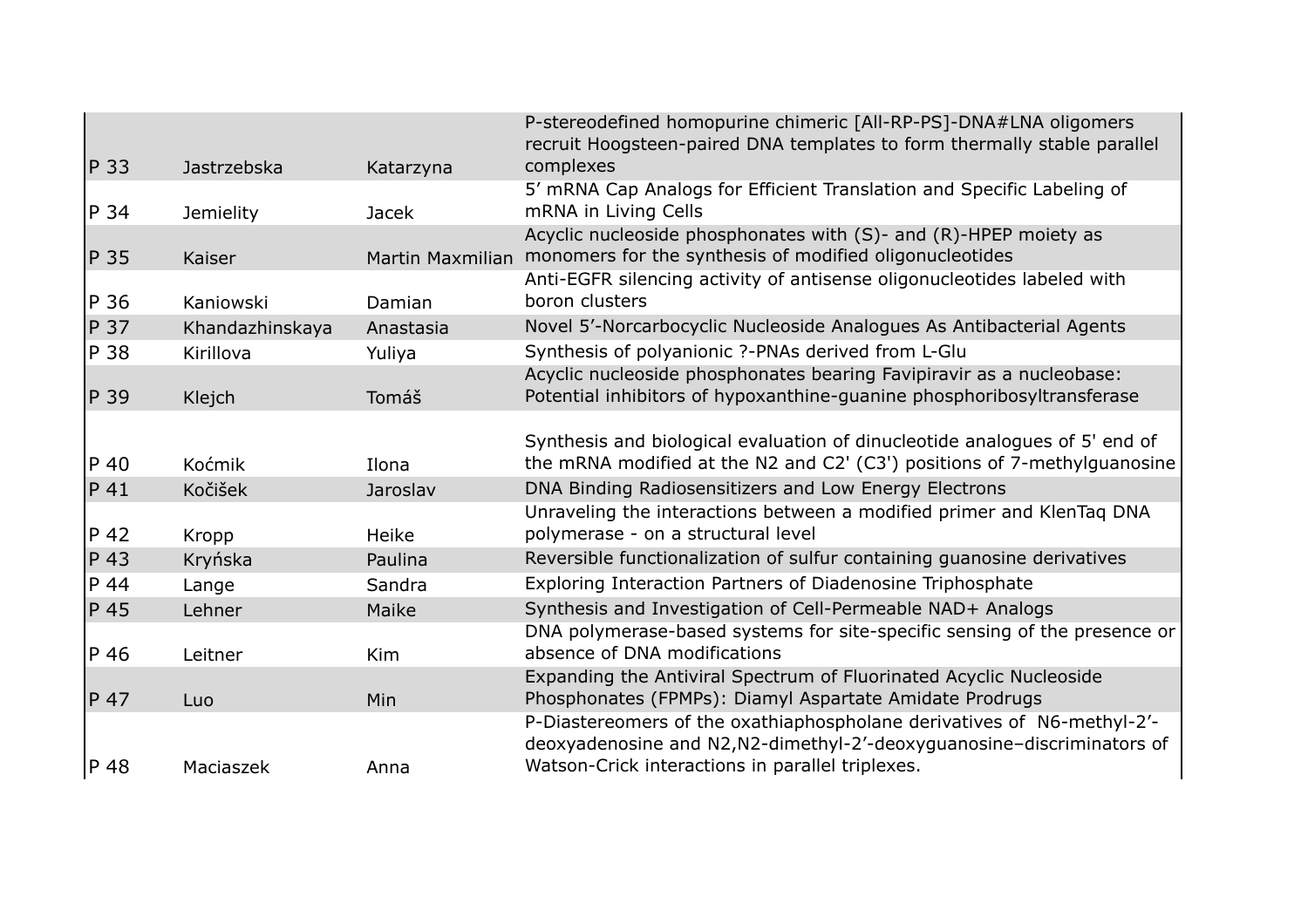| $P$ 49          | Mairhofer     | Elisabeth    | Towards the efficient synthesis of arginine-containing peptidyl-tRNA mimics                                                                                               |
|-----------------|---------------|--------------|---------------------------------------------------------------------------------------------------------------------------------------------------------------------------|
| P 50            | Manicardi     | Alex         | Crosslinking Peptide Nucleic Acids (PNAs) for DNA targeting                                                                                                               |
| P 51            | Matyašovský   | Ján          | 2-Substituted dATP Derivatives as Building Blocks for Polymerase Catalyzed<br>Synthesis of DNA Modified in the Minor Groove                                               |
| P <sub>52</sub> | Matyugina     | Elena        | Design and synthesis of novel fleximers                                                                                                                                   |
| P 53            | Mikhailov     |              | Synthesis of purines from nucleosides: ribose as a blocking group                                                                                                         |
|                 |               | Sergey       |                                                                                                                                                                           |
| P 54            | Milisavljevic | Nemanja      | Enzymatic synthesis of base-modified RNAs                                                                                                                                 |
| P 55            | Morvan        | Francois     | Double Oxime Ligation for the Synthesis of Circular Oligonucleotides                                                                                                      |
| P 56            | Muttach       | Fabian       | Novel AdoMet analogues as tools for enzymatic transfer of photo-<br>crosslinkers and capturing RNA-protein interactions                                                   |
| P 57            | Nautiyal      | Manesh       | Biological and structural analysis of base modified nucleosides as<br>aminoacyl adenylate analogues inhibiting tRNA synthetases                                           |
| P 58            | Negrya        | Sergey       | Synthesis and biological properties of modified 2'-deoxyuridines with broad<br>spectrum of antimicrobial activity                                                         |
| P 59            | Olszewska     | Agata        | Development of reactive groups for DNA-protein cross-link information                                                                                                     |
| P 60            | Oslovsky      | Vladimir     | Synthesis and antiviral activity of new N6-benzyladenosine analogues with<br>acetylene linker                                                                             |
| P 61            | Panattoni     | Alessandro   | Competitive primer extension of base-modified dNTPs in the presence of<br>natural dNTPs.                                                                                  |
| $P_62$          | Perlikova     | Pavla        | Mechanism of action of 7-(2-thienyl)-7-deazaadenosine (AB61), a potent<br>cytostatic                                                                                      |
| P 63            | Piecyk        | Karolina Ewa | Synthesis and potencial application of new double-functionalized<br>dinucleotide mRNA cap analogues                                                                       |
| P 64            | Ploschik      | Damian       | Enzymatic Synthesis and Copperfree Bioorthogonal Labeling of<br>Cyclopropene-modified Oligonucleotides by the Use of Inverse Electron<br>Demand Diels-Alder Cycloaddition |
|                 |               |              | A THF-based modification induces antiparallel to parallel conformational                                                                                                  |
| P 65            | Pozmogova     | Galina       | switches in G4 DNA                                                                                                                                                        |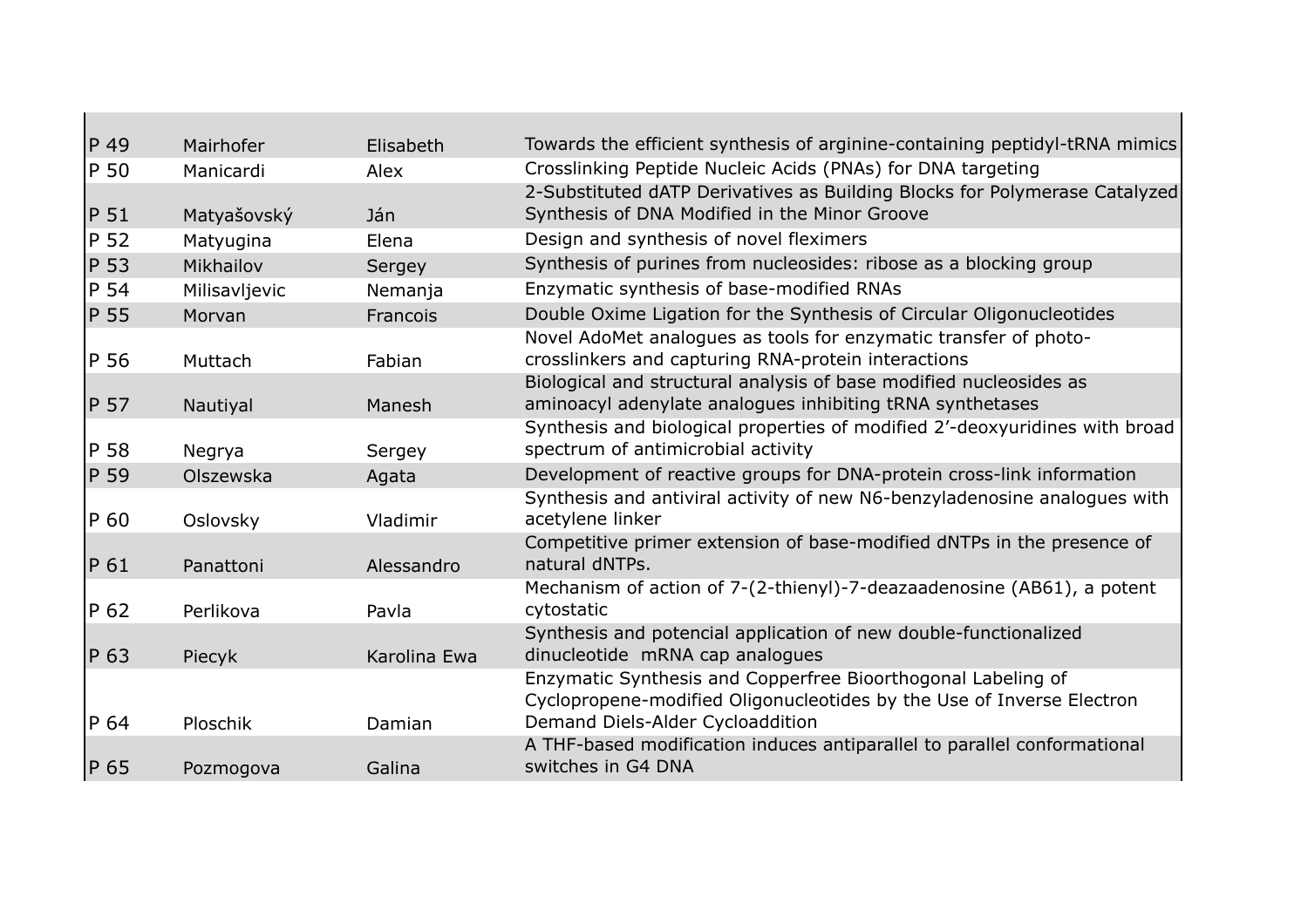| P 66 | Promontorio      | Rossella       | Exploration of new chemical space through the synthesis of sp3-enriched<br>bridged bicyclo compounds                                               |
|------|------------------|----------------|----------------------------------------------------------------------------------------------------------------------------------------------------|
| P 67 | Promontorio      | Rossella       | Crystal structure of an intramolecular telomeric DNA G-quadruplex-ligand<br>complex                                                                |
| P 68 | Rachwalak        | Marta          | Synthesis of nucleoside 5'-diphosphates and their tio- and seleno<br>analogues using H-phosphonate chemistry                                       |
| P 69 | Rahimoff         | René           | A novel probe for the MS/MS-based detection and quantification of abasic<br>site intermediates in genomic DNA                                      |
| P 70 | Ravn             | Jacob          | Conjugation and linker strategies for LNA SSO delivery                                                                                             |
| P 71 | <b>Räz</b>       | Michael        | Torsional Constraints of DNA Substrates Impact Cas9 Cleavage                                                                                       |
| P 72 | Reichle          |                | Biosynthetic isotope labeling reveals dynamics of the epitranscriptome and<br>Valentin Frederik novel modified nucleosides                         |
| P 73 | Reisacher        | Ulrike         | Copper-free, Bioorthogonal and Postsynthetic Labeling of Nucleic Acids                                                                             |
| P 74 | Richard          | Jean-Alexandre | Synthesis of dihydroxanthene near-infrared emitting fluorophores and their<br>water-soluble analogues                                              |
| P 75 | Romanowska       | Joanna         | Exploring new anti-HIV prodrugs - nucleoside 5'-diphosphates                                                                                       |
| P 76 | Rydzik           | Anna           | Crosslinking strategies for capturing nucleic acid - protein interactions                                                                          |
| P 77 | Saha             | Subham         | Noncovalent Spin Labeling of Unmodified RNA: The Aptamer Approach                                                                                  |
| P 78 | <b>Schiffers</b> | Sarah          | Quantitative LC-MS provides no evidence for m6dA or m4dC in the<br>genomes of mouse ESCs and tissues                                               |
| P 79 | Schmidt          | Olivia Paula   | A Fluorescent Base Analog Reveals High Kinetic Stabilities of T-HgII-T Base<br>Pairs that Inhibit DNA Dynamics and Polymerase Activity             |
| P 80 | Schneider        | Christina      | Ubiquitous non-canonical RNA nucleosides are vestiges of the early Earth                                                                           |
| P 81 | Sherstyuk        | Yuliya         | ADP conjugates as potential PARP-1 inhibitors                                                                                                      |
| P 82 | <b>Shin</b>      | Dongwon        | Novel N1-Substituted Pseudouridine 5'-Triphosphates for the Synthesis of<br>Modified mRNA and its Effect on mRNA Translation in THP-1 cells        |
| P 83 | Simonova         | Anna           | Phenothiazine as new oxidizable label for electrochemical detection of DNA                                                                         |
| P 84 | Skácel           | Jan            | Design and Synthesis of Potential HG(X)PRT Inhibitors Based on<br>Polysubstituted Thiophenes: Utilization of Direct Metalation of<br>Heterocycles. |